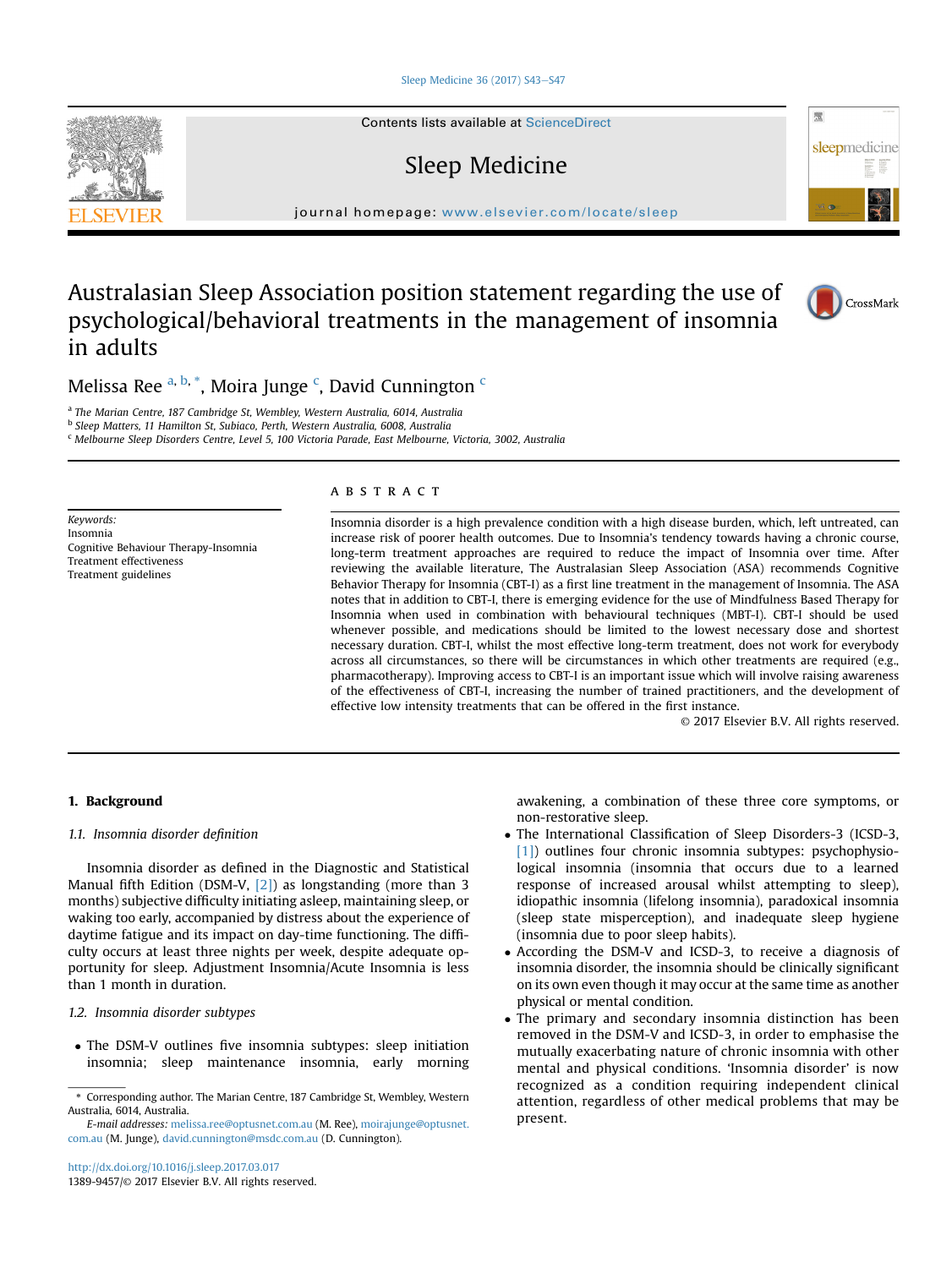- o Although the primary and secondary insomnia distinction is no longer used the most common diagnostic classification systems, they are defined here as these terms appear widely in the Insomnia literature.
- o Primary insomnia: Insomnia that is not directly attributable to a medical, psychiatric, or environmental cause. Primary Insomnia according to the ICSD may be psychophysiological insomnia (objectively verifiable impaired sleep), idiopathic insomnia (childhood onset), or paradoxical insomnia (sleep state misperception).
- o Secondary insomnia: Insomnia that is result of other causes such as (medical condition, medication or substance, mental disorder, inadequate sleep hygiene).

#### 1.3. Prevalence and course

Insomnia is the most prevalent of all sleep disorders in the general population [\[31\]](#page-4-0). In terms of prevalence of Insomnia symptoms, population-based studies across various countries suggest that approximately 30% of adults report one or more of the symptoms of insomnia: difficulty initiating sleep, difficulty maintaining sleep, waking up too early, and in some cases, nonrestorative or poor quality of sleep. Indeed, acute Insomnia prevalence rates are higher, at approximately 30% [\[3\].](#page-3-0) Prevalence of individuals meeting full criteria for insomnia disorder is estimated at 10% among the general population with increased rates in increasing age, female gender, and presence of medical or psychiatric illness. A recent Australian study estimated the prevalence to be 7% [\[14\].](#page-4-0) Importantly, chronic insomnia is a persistent, long-term disorder. For example, research has suggested that three quarters of individuals reporting insomnia at baseline still report having insomnia 1 year later and almost half reported having insomnia at three consecutive annual assessment points [\[26\]](#page-4-0).

## 1.4. Burden

Sleep is an important component of health and has a large negative impact on quality of life, affecting how well people think, work and interact with others (e.g., Ref. [\[17\]\)](#page-4-0). Individuals with insomnia experience fatigue, mood disturbance, and distress [\[25\],](#page-4-0) have greater absenteeism rates, 60-percent greater healthcare costs as compared to the general population, (e.g., Refs. [\[36,39\]](#page-4-0)) and an increased risk of accidents [\[7\]](#page-3-0). There is also an increased risk for depression, anxiety, suicide, and substance use, with Insomnia being an independent risk factor. The economic burden in Australia is estimated to be \$5.1 billion per year [\[14\]](#page-4-0).

# 2. The use of cognitive behavioral treatments in insomnia disorder

The main treatment goals in insomnia are: (1) to reduce nocturnal hyperarousal, (2) to improve sleep quality and quantity, (3) to reduce insomnia related daytime impairments, (4) reduce the distress and anxiety associated with poor sleep. Psychological/ behavioral treatment approaches assume that physiological and cognitive hyperarousal (tension and worry) contribute to the evolution and maintenance of poor sleep. Poor sleep results in unhelpful sleep habits (e.g., irregular sleep routine, excessive caffeine use, long daytime naps) that maintain insomnia over time. Cognitive Behavior Therapy for Insomnia (CBT-I) is a multicomponent treatment that consists of an educational component, cognitive interventions (correcting unhelpful beliefs, reducing worry, reducing cognitive hyperarousal) and behavioural interventions (sleep restriction, stimulus control) which work to reduce arousal and behaviours/routines that interfere with sleep.

Meta-analyses and systematic reviews support the efficacy of CBT-I interventions for insomnia in both younger and older adults [\[5,18,40,43\]](#page-3-0). Dismantling studies suggest that both Cognitive maximises both acute and long term effects [\[13\].](#page-3-0) Research investigating the combination of CBT-I and pharmacotherapy suggests this is effective as long as the pharmacotherapy is short-term and adverse effects of medications are assessed [\[24,26,28\].](#page-4-0) As far as stand-alone treatments are concerned, CBT-I has the best efficacy [\[43\]](#page-4-0). The acute effects of CBT-I are comparable with or superior to those of hypnotic medications and are maintained for up to 3 years of follow-up [\[23\]](#page-4-0). There is emerging evidence that mindfulnessbased treatment for insomnia (MBT-I) is also efficacious [\[11,33,34\].](#page-3-0)

Outcome studies support the use of both individual and group CBT-I treatments [\[18,27,30\].](#page-4-0) There is also evidence for the effectiveness of telephone, printed self help, and online cognitivebehavioural therapy (for reviews see Refs. [\[16,41,42,46\]\)](#page-4-0). One randomized controlled trial of individual face-to-face versus online CBT-I exists and this suggested superiority of face-to-face treat-ment [\[20\].](#page-4-0) There is evidence to suggest that brief, weekly telephone support [\[15\]](#page-4-0) or personalised motivational feedback emails [\[21\]](#page-4-0) may enhance outcomes for online treatments. Telephone, printed self help, and internet-based options (with personalised support where possible) are recommended by the ASA as part of a stepped-care approach, or in places where face-to-face treatments are unavailable or too costly, or when there is a low level of complexity in the insomnia disorder [\[4,9,16,44\]](#page-3-0).

A proportion of Insomnia patients have circadian rhythm abnormalities that can result in sleep onset insomnia (delayed sleep phase) or early waking insomnia (advanced sleep phase). Careful timing of exposure to bright light in the morning or evening, respectively, may be a behavioural intervention that is useful in such cases [\[19,22\]](#page-4-0).

#### 2.1. Recommendation that CBT-I is a first line treatment

The ASA recommends treatments with either Level I or Level II evidence. The Australian National Health and Medical Research Council [\[29\]](#page-4-0) and the Oxford Centre for Evidence Based Medicine [\[35\]](#page-4-0) use the following classification system when assessing evidence for specific treatments.

#### Level I

 Evidence obtained from a systematic review of all relevant randomised controlled trials (meta-analyses).

Level II

 Evidence obtained from at least one properly designed randomised controlled trial.

The ASA recommends CBT-I as a first line treatment of insomnia disorder as it has extensive level I evidence. It is universally accepted as the best treatment modality for insomnia disorder, in the long term.

## 2.2. CBT-I description

The table below provides a summary of the core components of CBT-I [\(Table 1](#page-2-0)).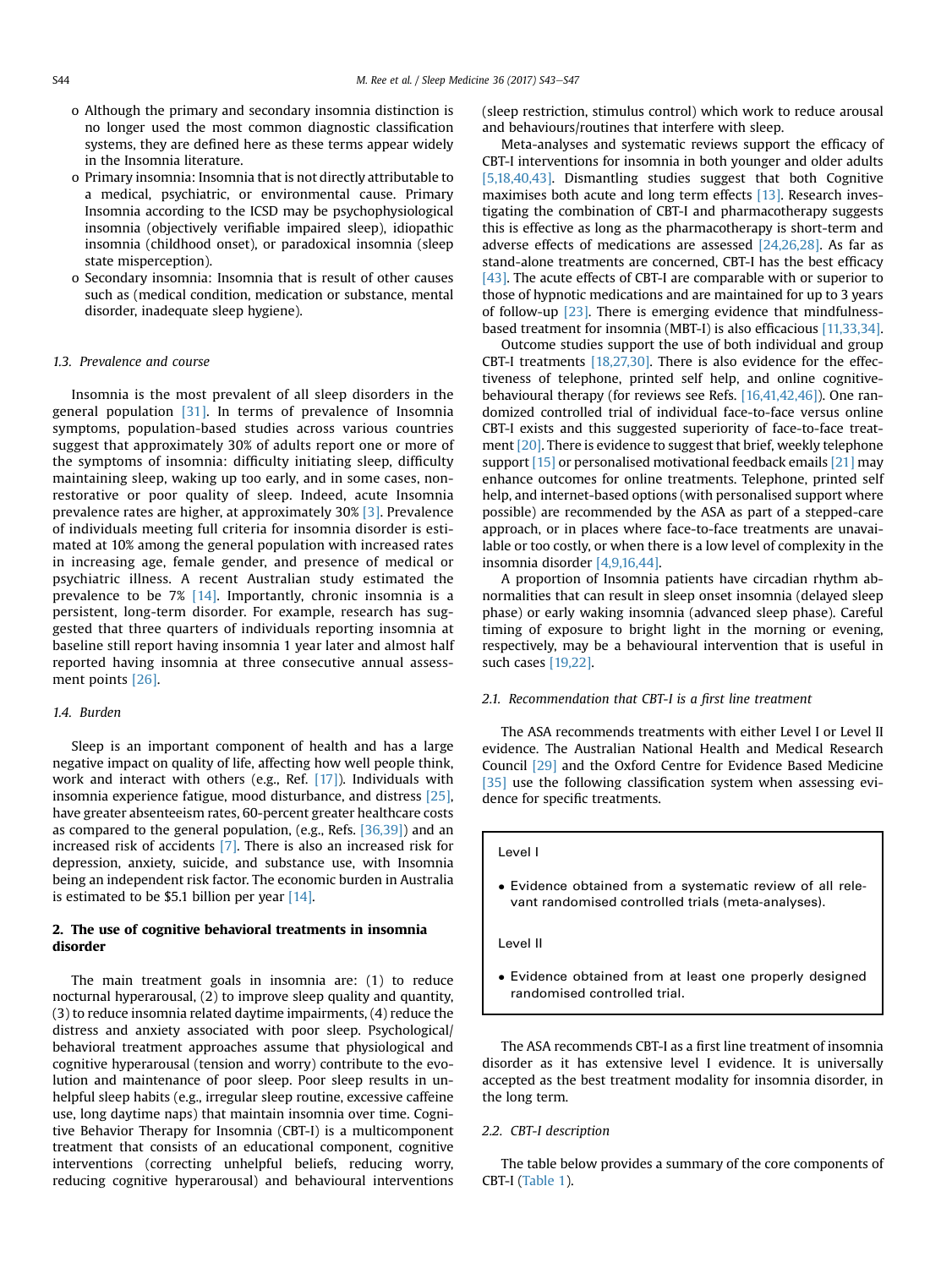<span id="page-2-0"></span>Table 1 Components of CBT-i.

| Component         | Description                                                                                                                                                                                                                                                                                                                                                                                                                |
|-------------------|----------------------------------------------------------------------------------------------------------------------------------------------------------------------------------------------------------------------------------------------------------------------------------------------------------------------------------------------------------------------------------------------------------------------------|
| Cognitive therapy | Aims to identify, challenge, and replace dysfunctional beliefs and attitudes about sleep and insomnia. Such misconceptions may include                                                                                                                                                                                                                                                                                     |
| Stimulus control  | unrealistic expectations of sleep, fear of missing out on sleep, and overestimation of the consequences of poor sleep.<br>Behavioral instructions aimed at strengthening the association between bed and sleep and preventing conditioning of the patient to associate<br>bed with other stimulating activities. Such instructions include avoiding nonsleep activities in the bedroom; going to bed only when sleepy; and |
| Sleep restriction | leaving the bedroom when unable to sleep for 15–20 min, returning to bed only when sleepy.<br>Behavioral instruction to limit time in bed to match perceived sleep duration in order to increase sleep drive and further reduce time awake in<br>bed. Time allowed in bed is initially restricted to the average time perceived as sleep per night and then adjusted to ensure sleep efficiency<br>remains $>85\%$ .       |
| Sleep hygiene     | General recommendations relating to environmental factors, physiologic factors, behavior, and habits that promote sound sleep. Specific<br>instruction s include advice on control of the bedroom environment, including avoiding visual access to a clock; regular sleep scheduling and<br>avoiding long daytime naps; and limiting alcohol, caffeine, and nicotine intake, especially before bed.                        |
| Relaxation        | Any relaxation technique that the patient finds effective can be used to limit cognitive arousal and reduce muscular tension to facilitate sleep.<br>Specific techniques that may be used include meditation, mindfulness, progressive muscle relaxation, guided imagery, and breathing<br>techniques.                                                                                                                     |

 $CBT-i = cognitive$  behavioral therapy for insomnia.

Note: Although patients with chronic insomnia should adhere to rules of good sleep hygiene, there is insufficient evidence to indicate that sleep hygiene alone is effective in the treatment of chronic insomnia. It should be used in combination with other therapies. It is considered a part of CBT-I, so it is recommended alongside the other components of CBT-I (see table).

Source: [http://annals.org/data/Journals/AIM/934264/7tt1\\_Table\\_1\\_Components\\_of\\_CBT-i.jpeg.](http://annals.org/data/Journals/AIM/934264/7tt1_Table_1_Components_of_CBT-i.jpeg)

#### 2.3. Comorbid insomnia

Insomnia disorder is frequently comorbid with other physical and mental disorders. Traditional treatment for insomnia with comorbid conditions has focused on treating the comorbid condition with the expectation that the insomnia will resolve. Recent studies, however, suggest this approach is not the most appropriate. Instead, treating both conditions simultaneously may improve the outcomes for each  $[38]$ . There is extensive research demonstrating the effectiveness of CBT-I in the context of comorbid conditions (see Ref. [\[12\]\)](#page-3-0).

Assessment and consideration of comorbid conditions in treatment planning is important.

#### 2.4. Mindfulness Based Therapy for Insomnia (MBT-I)

Ong and colleagues  $[32-34]$  $[32-34]$  $[32-34]$  developed an adaptation of Mindfulness Based Stress Reduction (MBSR) tailored specifically to insomnia that is called Mindfulness-Based Therapy for Insomnia (MBT-I). MBT-I is a program that integrates behavioural techniques for insomnia in addition to Mindfulness meditation techniques. Mindfulness is a very practical intervention and helps individuals to learn to recognise and manage uncomfortable thoughts and feelings including those associated with poor sleep. There is emerging evidence for the effectiveness of Mindfulness as a stand-alone treatment and in combination with behavioural techniques (e.g., Refs. [\[34,45\]\)](#page-4-0). MBT-I has level II evidence, in so far as research is emerging on this relatively new treatment (for a review see Ref. [\[11\]](#page-3-0)). At this point in time CBT-I remains the gold standard of treatment.

### 2.5. Combination therapy

There is a role for combining CBT-I with hypnotic medication, particularly when commencing treatment. An insight in to how treatments might be combined comes from work by Morin et al. [\[24,26,28\],](#page-4-0) where 160 patients were randomised to CBT-I or CBT-I plus the non-benzodiazepine, zolpidem 10 mg, for 6 weeks. The group who used zolpidem together with CBT-I for 6 weeks, then stopped zolpidem, did better at 6 months than those able to continue to use zolpidem beyond that 6-week point, or who had CBT-I alone. Further work needs to be done in this area to clarify the sequencing of these treatments, which have different mechanisms of action and time courses of onset and offset of effect, and may well be complementary.

#### 3. Issues of access to psychological treatment

Despite its high prevalence and burden, insomnia often goes unidentified and untreated. Many individuals with insomnia don't seek professional help, but rather use self-help remedies of limited benefit [\[25\]](#page-4-0). This may be due to fatigue and reduced motivation, perceived lack of treatment success, and the perception that Insomnia is a benign condition that can be managed without professional input. Given the potential seriousness of the condition, efforts should be made to educate patients regarding treatment options. Of those Insomnia sufferers that do seek professional help, treatment is usually limited to pharmacotherapy [\[6,13\].](#page-3-0) Data from many developed countries show that hypnotics are the most commonly used insomnia treatments for people seeking help for insomnia in primary care. Australian data from 2987 general practice treatment episodes of sleep disorders showed 81% of patients reporting a new problem of insomnia were prescribed a medication [\[6\].](#page-3-0) Rates of referral for advice or counselling were much lower than for other disorders and only 0.8% of patients were referred for specialist care compared to an average across all general practice presentations of 8.3%.

Access to CBT-I is an important issue and can be a barrier to people being referred. However, established patterns of referral and practice can take time to change. Training health professionals in the delivery of CBT-I is an imperative to increase accessibility. However, using a stepped care approach, with lower intensity methods of delivering care as the starting point may help to reduce access problems [\[9\]](#page-3-0). There are not yet adequate studies incorporating a stepped care approach and so it is not clear whether failure at an entry level self-help CBT-I (e.g., online), reduces the success of subsequent therapist-led CBT-I.

## 3.1. Patients and their physicians need more choices for treating insomnia

The National Sleep Foundation recognizes that patients and their healthcare providers should have access to a wide variety of treatment choices. Patients should be empowered to ask for and receive the best possible help for their insomnia from their healthcare provider. GPs and physicians should receive education regarding evidence-based treatment options for Insomnia.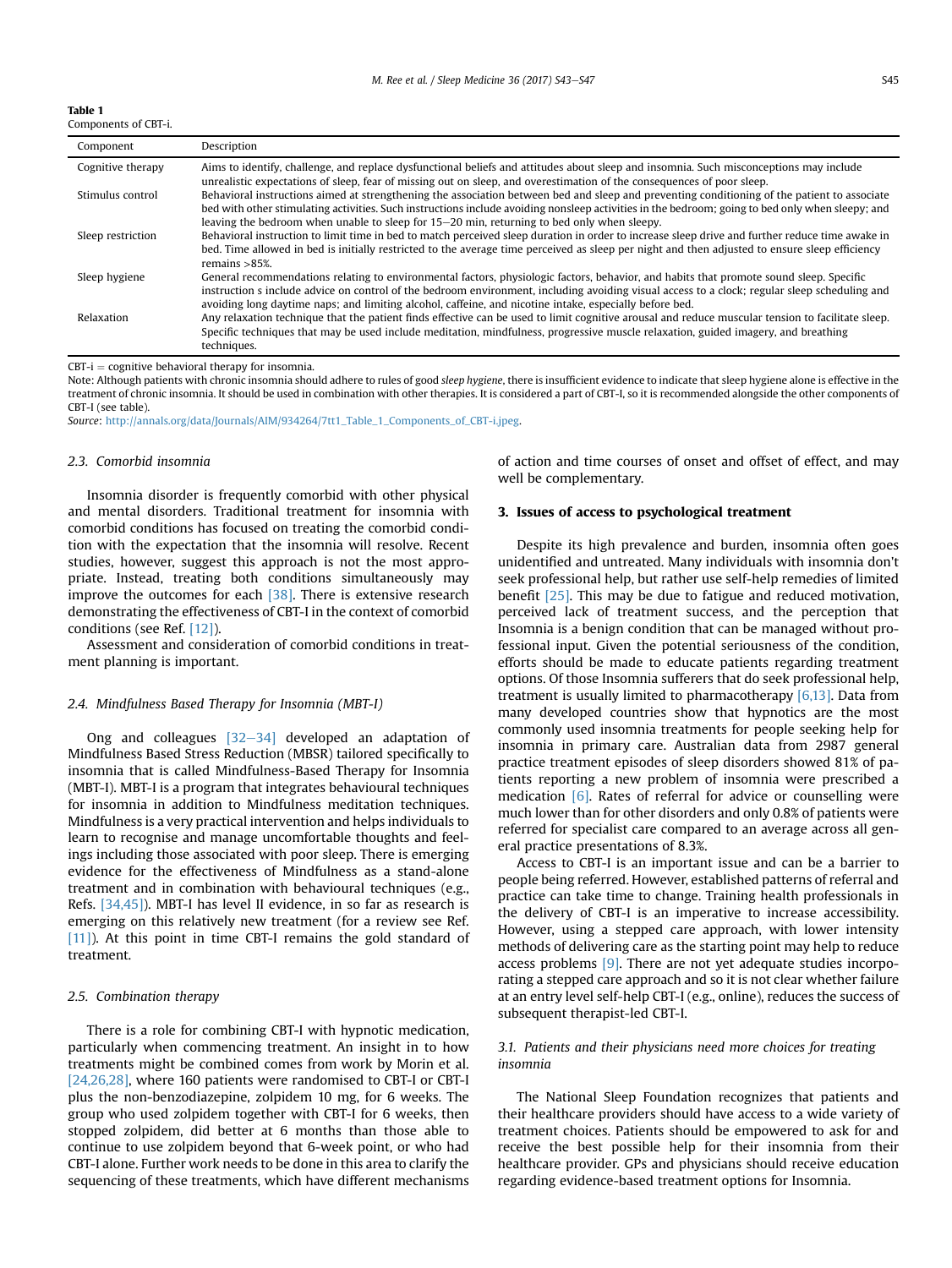## <span id="page-3-0"></span>4. Treatment principles

## 4.1. Codes of practice

Clinicians practicing in the field of behavioural sleep medicine should follow best practice procedures including following evidence-based behavioural and psychological interventions, and adhering to relevant codes of conduct.

#### 4.2. Appropriate and recognised training and experience

A range of clinicians such as psychologists, nurses, sleep physicians, and GPs may work in settings where it is helpful to offer CBT-I. Insomnia usually does not resolve with general psychotherapy [\[37\]](#page-4-0) and so clinicians should have specific training in the theory and delivery of CBT-I. Competency in CBT-I also requires the clinician to be versed in the science of sleep; content that is not typically well covered (if covered at all) in most mental health graduate training programs. Training may include attendance at professional CBT-I workshops, online CBT-I courses (e.g. through the Australian Psychological Society/ASA). Experience may include practice of CBT-I under supervision of an experienced clinician. Ability to recognise common comorbid mental (e.g., anxiety  $\&$ depression) and physical (e.g., OSA, COPD, GERD, Cardiopulmonary disease, chronic pain) disorders is also important in order to facilitate appropriate onward referrals for treatment of these other conditions.

## 4.3. Thorough clinical assessment

A range of clinicians such as psychologists, nurses, sleep physicians, and GPs may work in settings where it is helpful to assess for insomnia disorder or symptoms. Insomnia is primarily diagnosed by clinical evaluation through a thorough sleep history, current 7-14 days sleep diary, and detailed medical, substance, and psychiatric history (including suicide/self harm risk assessments, particularly for patients presenting with depression). For effective delivery of psychological treatment, the sleep history is an important part of the clinical assessment and should cover the history of and current details regarding the sleep complaints, pre-sleep conditions, sleep-wake patterns, other sleep-related symptoms, lifestyle factors, and daytime consequences. The history helps to establish the type and evolution of insomnia, perpetuating factors, and identification of comorbid medical, substance, and/or psychiatric conditions. If another sleep disorder is suspected (e.g., OSA, PLMs) a sleep physician should be involved and a polysomnographic sleep study conducted. If available, an objective measure of sleep (such as a home based, limited channel PSG or wrist actigraphy over a  $1-2$ -week period) may be appropriate. This can identify patients who may sleep less than 5 h per night (for whom there are adverse outcomes, e.g., Ref. [10]) and can also identify the extent of any sleep state misperception.

## 4.4. 'Dose' of CBT-I

CBT-I is most commonly administered in  $4-8$  individual or group therapy sessions at weekly or bi-weekly intervals (e.g., Refs. [8,13,27]). Insomnia comorbid with other psychiatric conditions and/or sleep disorders potentially may require more sessions with equal emphasis placed on interventions for each disorder. Specially trained mental health professionals are the appropriate professionals to deliver any psychiatric care.

## 4.5. Combined therapy (CBT-I plus medication)

Combined therapy (CBT-I plus medication) should be directed by (1) symptom pattern; (2) treatment goals; (3) past treatment responses; (4) patient preference; (5) cost; (6) availability of other treatments; (7) comorbid conditions; (8) contraindications; (9) concurrent medication interactions; and (10) side effects.

## 4.6. Self-help resources

There is evidence that CBT-I self help resources such as books and online programs can achieve effective results. Particularly when access to face-to-face CBT-I is limited, CBT-I via self-help should be considered.

## 4.7. Stepped care models (e.g., Ref. [9])

For straightforward insomnia experienced by adults with good motivation, and literacy skills, self-help/internet-based CBT-I may be a highly accessible, cost effective first-line treatment. For patients with need for greater support (e.g., comorbid mental and/or physical disorders), face-to-face CBT-I where the treatment can be tailored to the individual may be preferable.

## Acknowledgements

Many thanks to Prof Leon lack and Prof Delwyn Bartlett for their review and comments.

## Conflict of interest

## None declared.

The ICMJE Uniform Disclosure Form for Potential Conflicts of Interest associated with this article can be viewed by clicking on the following link: [http://dx.doi.org/10.1016/j.sleep.2017.03.017.](http://dx.doi.org/10.1016/j.sleep.2017.03.017)

#### References

- [1] [American Academy of Sleep Medicine. The International Classi](http://refhub.elsevier.com/S1389-9457(17)30153-3/sref1)fication of Sleep [Disorders. 3rd ed. 2014 \(ICSD-3\).](http://refhub.elsevier.com/S1389-9457(17)30153-3/sref1)
- [2] [American Psychiatric Association. Diagnostic and statistical manual of mental](http://refhub.elsevier.com/S1389-9457(17)30153-3/sref2) [disorders. 5th ed. Arlington, VA: American Psychiatric Publishing; 2013](http://refhub.elsevier.com/S1389-9457(17)30153-3/sref2).
- [3] [Ancoli-Isreal S. The impact and prevalence of chronic insomnia and other](http://refhub.elsevier.com/S1389-9457(17)30153-3/sref3) [sleep disturbances associated with chronic illness. Am J Manag Care](http://refhub.elsevier.com/S1389-9457(17)30153-3/sref3)  $2006:12$ (suppl.):S221-[9.](http://refhub.elsevier.com/S1389-9457(17)30153-3/sref3)
- [4] [Bastien H, Morin C, Ouellet M, et al. Cognitive](http://refhub.elsevier.com/S1389-9457(17)30153-3/sref4)-[behavioral therapy for](http://refhub.elsevier.com/S1389-9457(17)30153-3/sref4) [insomnia: comparison of individual therapy, group therapy, and telephone](http://refhub.elsevier.com/S1389-9457(17)30153-3/sref4) consultations. J Consult Clin Psychol 2004:72:653-[9.](http://refhub.elsevier.com/S1389-9457(17)30153-3/sref4)
- [5] [Brasure M, Fuchs E, MacDonald R, et al. Psychological and behavioral in](http://refhub.elsevier.com/S1389-9457(17)30153-3/sref5)[terventions for managing insomnia disorder: an evidence report for a clinical](http://refhub.elsevier.com/S1389-9457(17)30153-3/sref5) [practice guideline by the American College of Physicians. Ann Intern Med](http://refhub.elsevier.com/S1389-9457(17)30153-3/sref5)<br>[2016;165\(2\):113](http://refhub.elsevier.com/S1389-9457(17)30153-3/sref5)–[24](http://refhub.elsevier.com/S1389-9457(17)30153-3/sref5).
- [6] [Charles J, Harrison C, Britt H. Insomnia. Aust Fam Phys 2009;38:283.](http://refhub.elsevier.com/S1389-9457(17)30153-3/sref6)
- [7] [Daley M, Morin CM, LeBlanc M, et al. Insomnia and its relationship to health](http://refhub.elsevier.com/S1389-9457(17)30153-3/sref7)[care utilization, work absenteeism, productivity and accidents. Sleep Med](http://refhub.elsevier.com/S1389-9457(17)30153-3/sref7)  $2009:10:427-38$
- [8] [Edinger JD, Wohlgemuth WK, Radtke RA, et al. Dose-response effects of](http://refhub.elsevier.com/S1389-9457(17)30153-3/sref8) [cognitive-behavioral insomnia therapy: a randomized clinical trial. Sleep J](http://refhub.elsevier.com/S1389-9457(17)30153-3/sref8) [Sleep Sleep Disord Res 2007;30:203](http://refhub.elsevier.com/S1389-9457(17)30153-3/sref8)-[12.](http://refhub.elsevier.com/S1389-9457(17)30153-3/sref8)
- [9] Espie C. "Stepped care"[: a health technology solution for delivering cognitive](http://refhub.elsevier.com/S1389-9457(17)30153-3/sref9) behavioral therapy as a fi[rst line insomnia treatment. Sleep 2009;32:1549](http://refhub.elsevier.com/S1389-9457(17)30153-3/sref9)-[58](http://refhub.elsevier.com/S1389-9457(17)30153-3/sref9).
- [10] [Fernandez-Mendoza J, Vgontzas AN, Liao D, et al. Insomnia with objective](http://refhub.elsevier.com/S1389-9457(17)30153-3/sref10) [short sleep duration and incident hypertension: the Penn State Cohort. Hy-](http://refhub.elsevier.com/S1389-9457(17)30153-3/sref10)pertension 2012:60:929-[35](http://refhub.elsevier.com/S1389-9457(17)30153-3/sref10).
- [11] [Garland SN, Zhou ES, Gonzalez BD, et al. The quest for mindful sleep: a critical](http://refhub.elsevier.com/S1389-9457(17)30153-3/sref11) [synthesis of the impact of mindfulness-based interventions for insomnia. Curr](http://refhub.elsevier.com/S1389-9457(17)30153-3/sref11) [Sleep Med Rep 2016;2\(3\):142](http://refhub.elsevier.com/S1389-9457(17)30153-3/sref11)-[51](http://refhub.elsevier.com/S1389-9457(17)30153-3/sref11).
- [12] [Geiger-Brown JM, Rogers VE, Liu W, et al. Cognitive behavioral therapy in](http://refhub.elsevier.com/S1389-9457(17)30153-3/sref12) [persons with comorbid insomnia: a meta-analysis. Sleep Med Rev 2015;23:](http://refhub.elsevier.com/S1389-9457(17)30153-3/sref12)  $54 - 67$  $54 - 67$  $54 - 67$
- [13] Harvey AG, Bélanger L, Talbot L, et al. Comparative efficacy of behavior [therapy, cognitive therapy, and cognitive behavior therapy for chronic](http://refhub.elsevier.com/S1389-9457(17)30153-3/sref13)